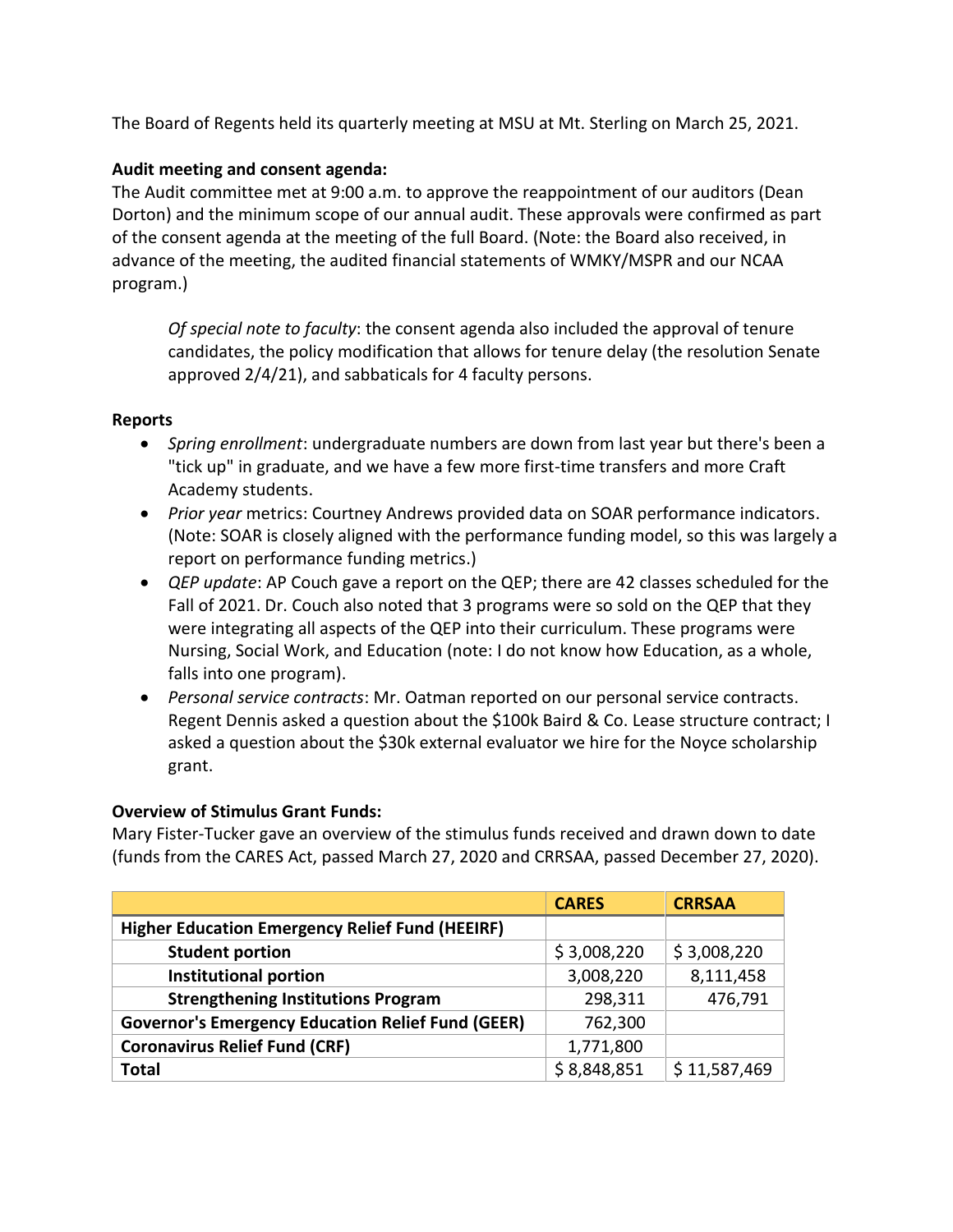Ms. Fister-Tucker also outlined the "unique guidelines" of the stimulus funds. Slides with specified categories were complemented by a discussion of the difficulty of the accounting practices required. Ms. Fister-Tucker noted that there were more "strings" for CARES and that guidelines were somewhat relaxed for CRRSAA. Ms. Fister-Tucker and Dr. Morgan took pride in the fact that they requested, and were granted, the ability to address expensed incurred before December 27th with the CRRSAA funds. Every effort was made to use stimulus funds to pay the institution back the income refunded to students and lost in tuition or auxiliary revenue.

Regent Hinton asked how stimulus funds were distributed to students. Ms. Fister-Tucker noted that regulations required the institution to apportion funds via needs and the institution used Pell grant eligibility to make determinations. Regent Hinton then inquired if there were "strings" attached to the student funds that restricted the students' spending. Ms. Fister-Tucker laughed, stated we all should have owned stocks in "flat screen TVs," and then said no. The intent was for students to use the funds for the expenses that were most pressing at the moment.

I asked what funds we would be receiving in the future from the American Rescue Plan Act of 2021, which President Biden signed into law on March 11, 2021. Dr. Morgan stated that the stimulus funds listed were the ones that the institution had both received had drawn down. I thanked him for the overview of what we had already recieved, but I again asked what funds we were slated to receive from the American Rescue Plan Act, as there had already been articles in *The Chronicle of Higher Education* and *Inside Higher Education* discussing figures for other institutions and the implications of the fact that there were not yet guidelines for usage published by the Department of Education. Dr. Morgan stated that we were scheduled to receive roughly \$18 million, with \$9 million slated for students and \$9 million slated for the institution.

## **Actions:**

The BOR approved the second quarter financial report with amended operating budget, the faculty and staff compensation plans, and the 2022-2028 Six-year Capital Plan. (Note: the Capital plan included a "technology plan" that was listed as completed in 2013. I asked how this was part of our current plan and I was told the "technology plan" was completed in 2013 but we were still using it. The last 2 of the top 10 capital projects listed were technology based, but Mr. Oatman's general description of them sounded more like what the institution was already doing to use stimulus funds to pay for remote work and instructional costs.)

Dr. Morgan asked to remove the compression "piece" from the faculty compensation plan, noting that a proposal would be brought to the board when it was finalized. A subsequent slide listed a new figure for the compression pool (\$200k--the old figure was \$100k).

I am barred by statute from voting on faculty pay, so I did not. Before the vote on the staff compensation plan, I asked to have this statement entered into the minutes: